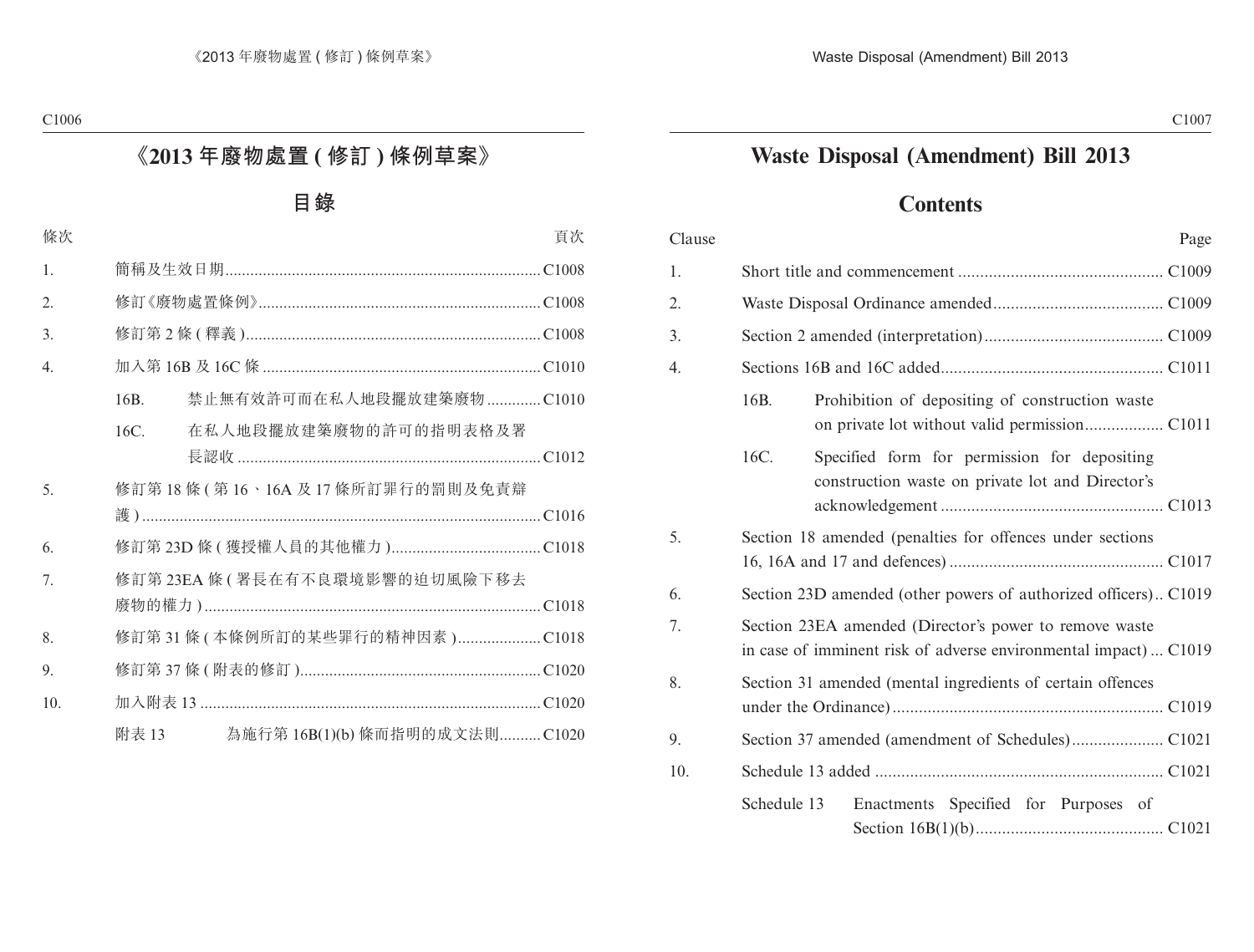# A BILL

## To

Amend the Waste Disposal Ordinance to provide for enhanced control of the depositing of construction waste on private land; and to make consequential amendments.

Enacted by the Legislative Council.

#### **1. Short title and commencement**

- (1) This Ordinance may be cited as the Waste Disposal (Amendment) Ordinance 2013.
- (2) This Ordinance comes into operation on a day to be appointed by the Secretary for the Environment by notice published in the Gazette.

#### **2. Waste Disposal Ordinance amended**

The Waste Disposal Ordinance (Cap. 354) is amended as set out in sections 3 to 10.

#### **3. Section 2 amended (interpretation)**

Section  $2(1)$ —

#### **Add in alphabetical order**

"*private lot* (私人地段) means a piece or parcel of ground held under a Government lease and identified by a lot number as defined by regulation 2 of the Land Registration Regulations (Cap. 128 sub. leg. A);".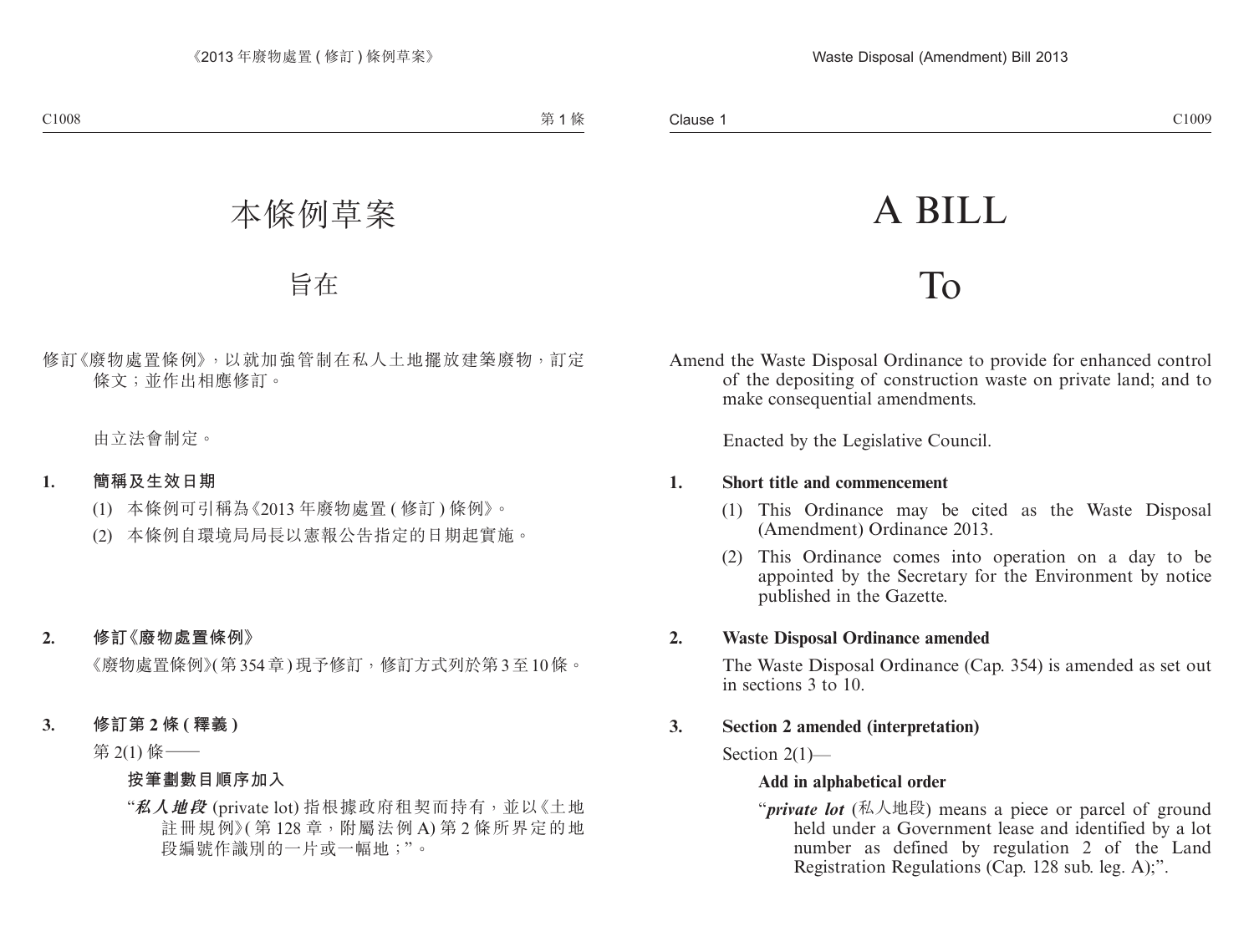#### Clause 4

## **4. Sections 16B and 16C added**

After section 16A—

**Add**

#### "**16B. Prohibition of depositing of construction waste on private lot without valid permission**

- (1) This section applies in relation to the depositing of construction waste on a private lot except when—
	- (a) the total area on which construction waste has been deposited within the lot, regardless of who deposited the waste, does not exceed  $20 \text{ m}^2$ ; or
	- (b) the depositing forms part of any building works carried out on the lot that commenced in accordance with an enactment specified in Schedule 13.
- (2) In calculating the total area for subsection  $(1)(a)$ , waste containing both construction waste and other waste is regarded as consisting entirely of construction waste.
- (3) Subject to subsection (5), a person who deposits, or causes to be deposited, construction waste on a private lot without the valid permission of the sole owner or all of the owners of the lot commits an offence.
- (4) For subsection (3), the permission is valid only if—
	- (a) it is given in a form specified by the Director under section 16C(2)(a); and
	- (b) the form giving the permission bears an acknowledgement affixed by the Director in accordance with section 16C(3).
- (5) For a private lot owned by a sole owner, the reference to "a person" in subsection (3) does not include the owner.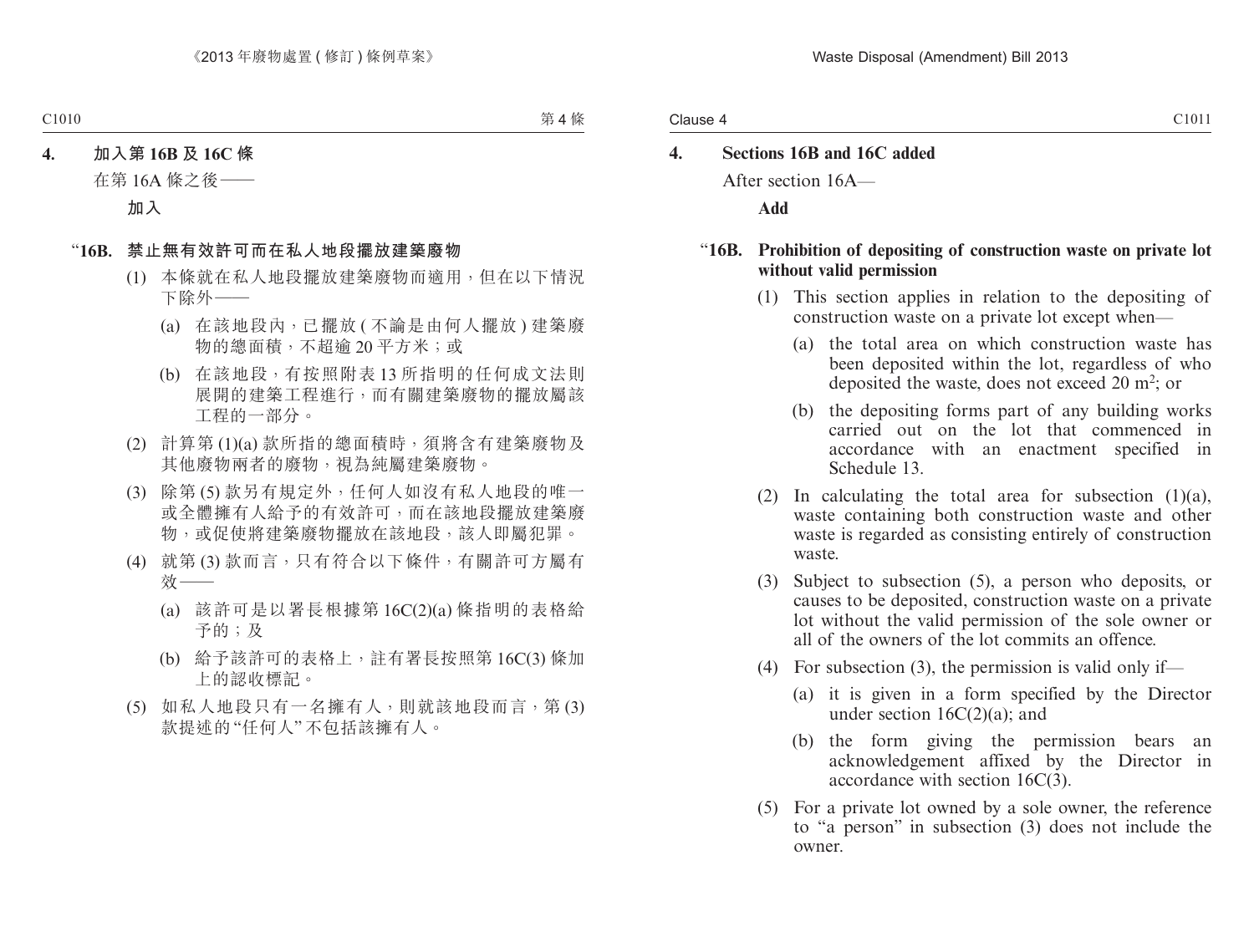(6) Section 16A(2), (3), (4), (5) and (6) applies in relation to an offence under subsection (3) in the same way as it applies in relation to an offence under section  $16A(1)$ . For this purpose, the reference to "subsection" (1)" in section  $16A(2)$  and (3) is taken to be a reference to subsection (3).

#### **16C. Specified form for permission for depositing construction waste on private lot and Director's acknowledgement**

- (1) In this section—
- *acknowledged form* (經認收表格), in relation to a depositing activity, means a specified form—
	- (a) in which the permission for the depositing activity is given; and
	- (b) on which an acknowledgement is affixed in accordance with subsection (3);
- *depositing activity* (擺放活動) means the depositing of construction waste on a private lot;
- *owners* (擁有人), in subsection  $(3)(b)(i)$  and (ii), includes a sole owner;
- *permission* (許可), in relation to a depositing activity, means the permission of the sole owner or all of the owners of the lot on which the depositing activity is carried out;
- *specified form* (指明表格) means a form specified under subsection (2)(a).
- (2) The Director may—
	- (a) specify a form in which the permission for a depositing activity is to be given; and
	- (b) specify in the form any information or document that the Director requires in relation to the permission.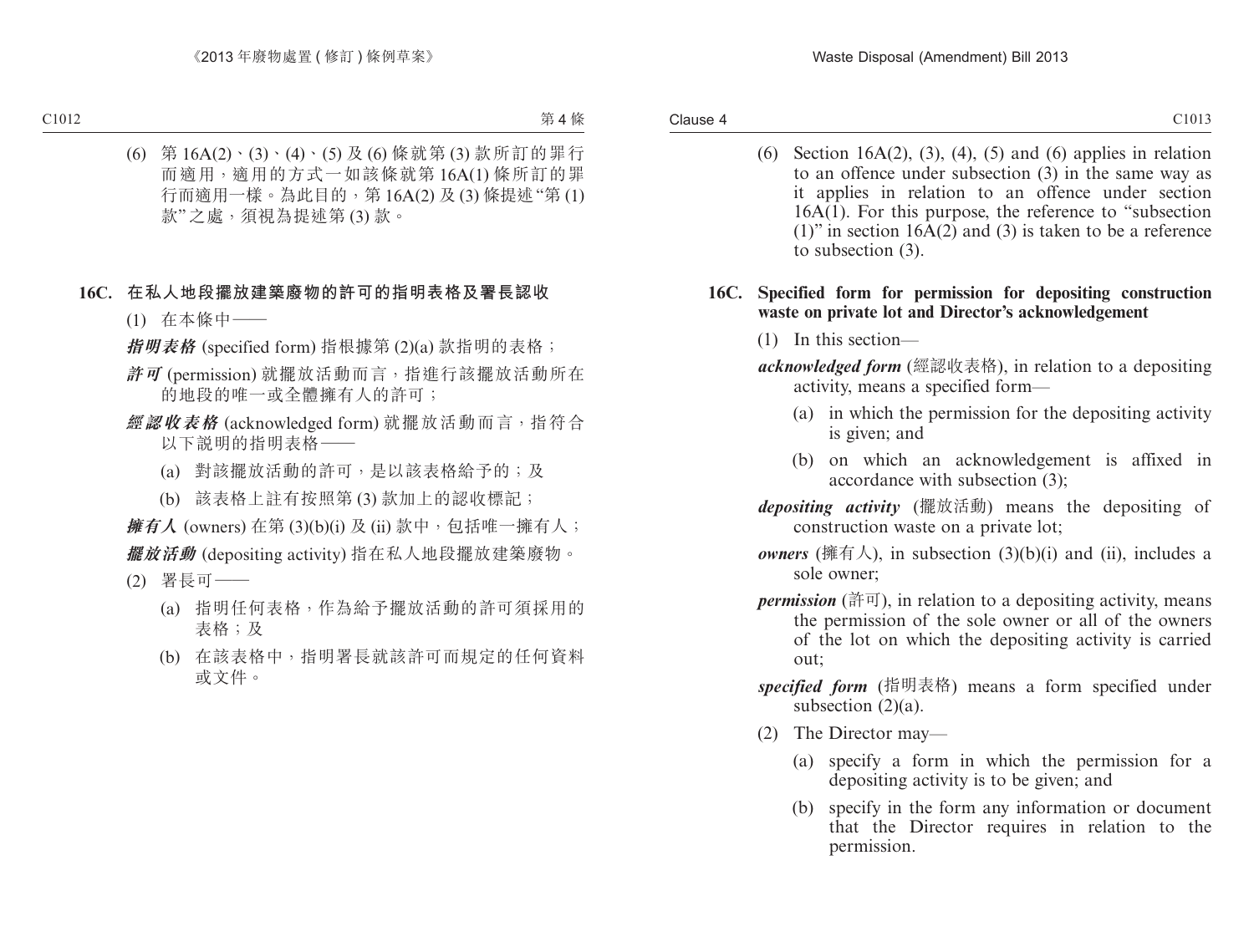- (3) The Director may affix an acknowledgement on a specified form concerning a depositing activity only if—
	- (a) the form is submitted to the Director, together with the information and documents specified in it, at least 21 days before the intended date on which the depositing activity is to commence; and
	- (b) the Director is satisfied that—
		- (i) the owners identified in the form are the persons who appear from the register kept under the Land Registration Ordinance (Cap. 128) to be the owners of the lot (*owners on record* ); and
		- (ii) the form is signed by or on behalf of all owners on record.
- (4) A person who deposits construction waste on a private lot must, at all times during the depositing activity, display in a conspicuous place on the lot a copy of the acknowledged form for the depositing activity.
- (5) However, subsection (4)—
	- (a) only requires the display of the part of an acknowledged form which is specified in the form to be for display; and
	- (b) does not apply if the depositing activity may be lawfully carried out without the permission given in an acknowledged form.
- (6) A person commits an offence if the person submits under subsection  $(3)(a)$  a specified form, or any information or document specified in it, which the person—
	- (a) knows to be incorrect or inaccurate in a material particular; or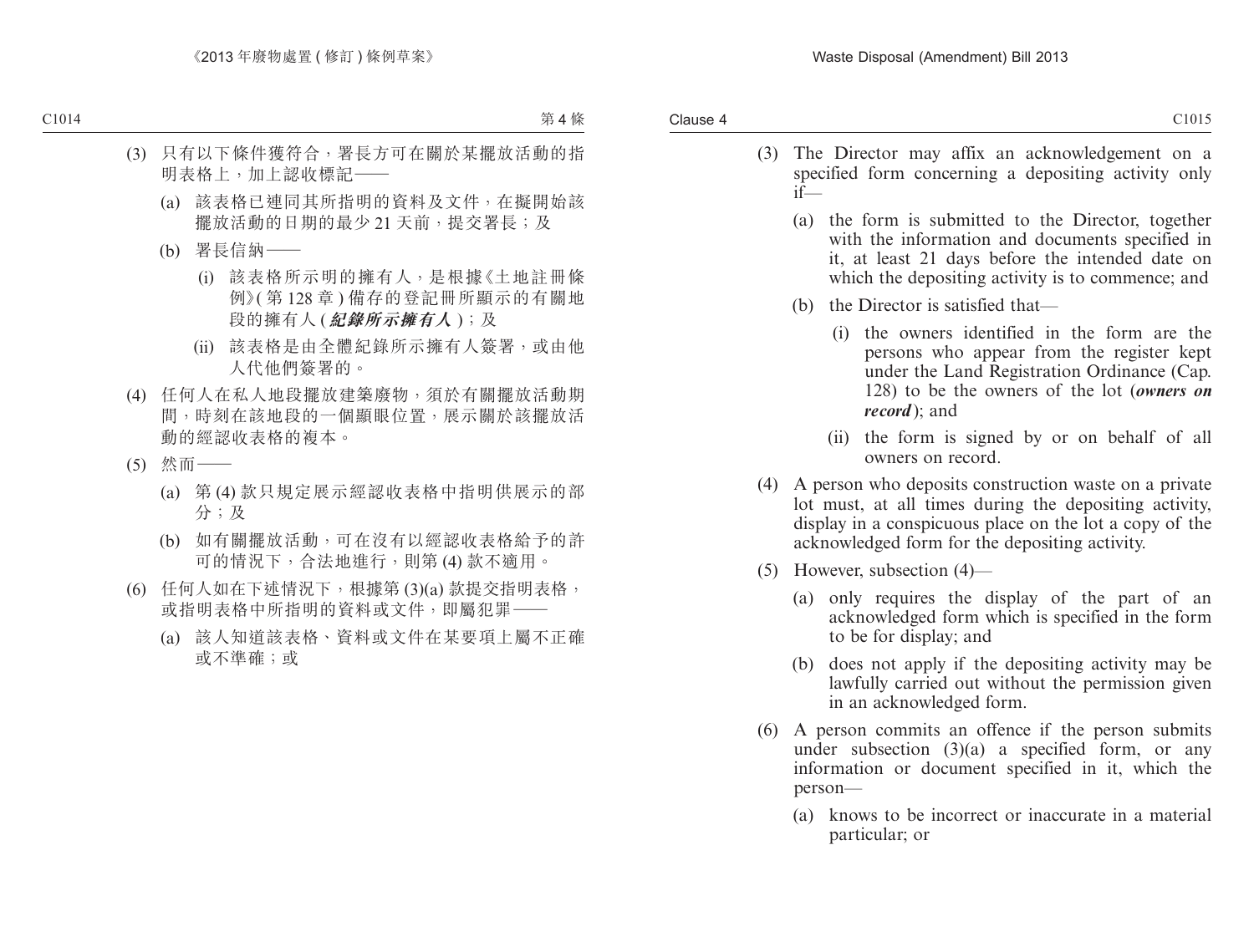- (b) does not believe to be correct and accurate in a material particular.
- (7) A person commits an offence if the person fails to comply with subsection (4).".

#### **5. Section 18 amended (penalties for offences under sections 16, 16A and 17 and defences)**

(1) Section 18, heading, after "**16A**"—

**Add**

"**, 16B**".

(2) Section 18, heading, before "**and 17**"—

**Add**

"**, 16C**".

(3) Section 18(1)—

#### **Repeal**

"or 16A"

#### **Substitute**

", 16A or 16B".

(4) After section  $18(1)$ —

#### **Add**

- "(1AA) A person who commits an offence under section  $16\overline{C}(6)$  or (7) is liable to a fine at level 6.".
- (5) Section 18(2), after "16A"—

#### **Add**

",  $16B$ ".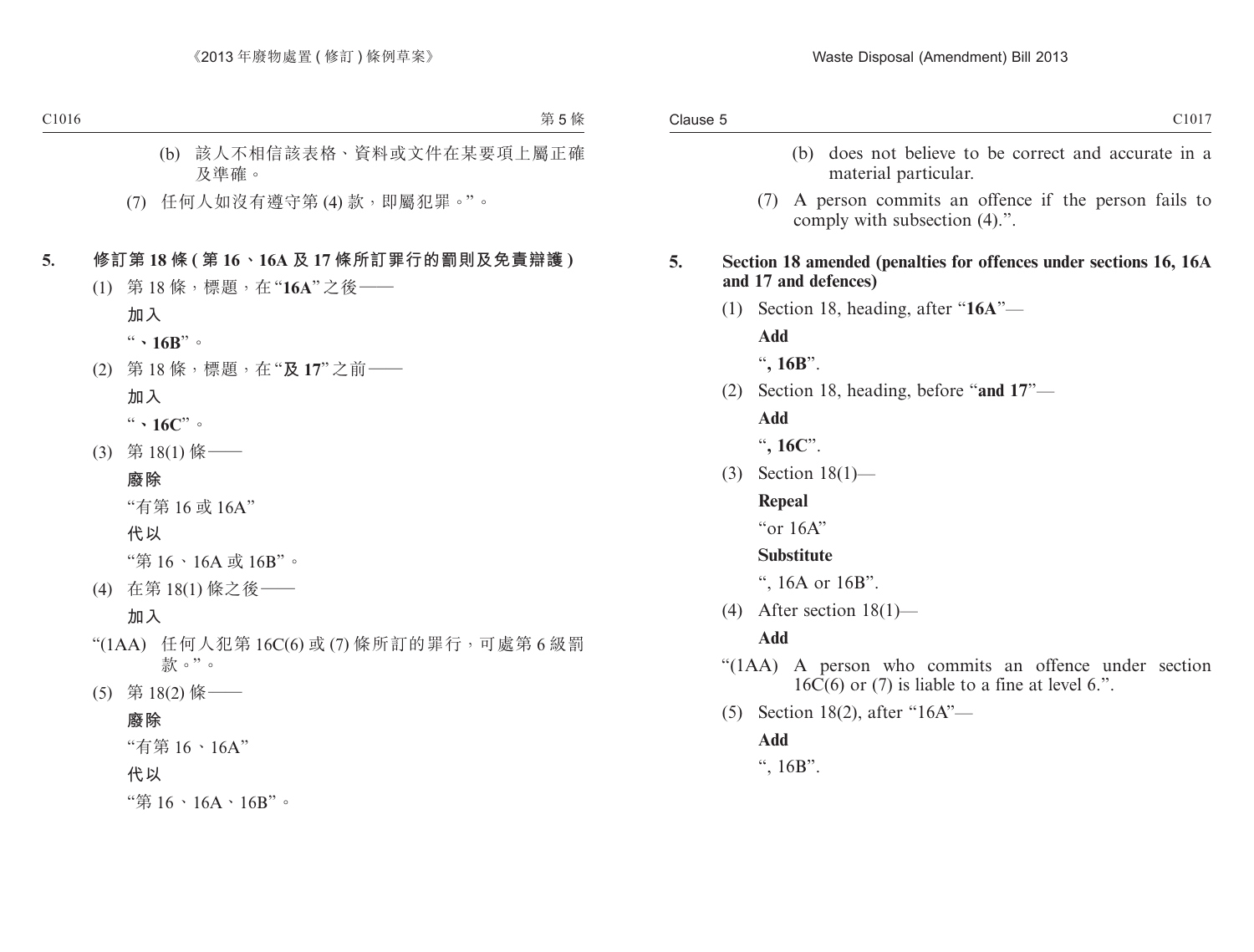## **6. Section 23D amended (other powers of authorized officers)** (1) Section  $23D(g)$ — **Repeal**

 $"and"$ 

(2) Section 23D(h)—

**Repeal**

"officer"

#### **Substitute**

"officer; and".

(3) After section 23D(h)—

#### **Add**

"(i) require any person whom the officer reasonably suspects of having deposited construction waste on a private lot to produce the original or a copy of the acknowledged form within the meaning of section 16C for the depositing activity for inspection by the officer.".

#### **7. Section 23EA amended (Director's power to remove waste in case of imminent risk of adverse environmental impact)**

Section 23EA(1)(a), (2) and (4)(a), after "16A"—

**Add**

"or 16B".

#### **8. Section 31 amended (mental ingredients of certain offences under the Ordinance)**

Section 31, after "16A,"—

**Add**  $"16B."$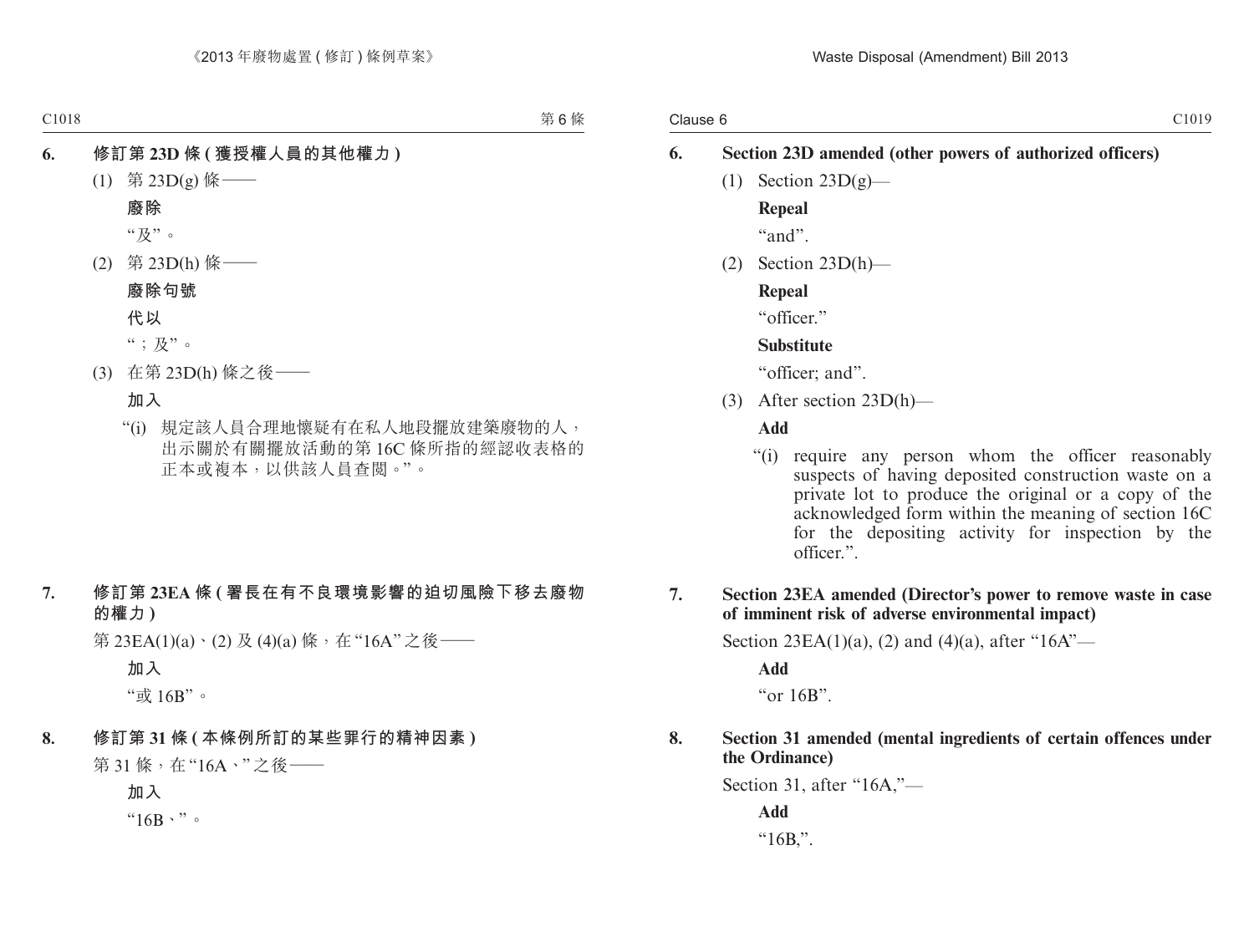**9. Section 37 amended (amendment of Schedules)** Section  $37(2B)(b)$ — **Repeal** "Schedule 9" **Substitute** "Schedules 9 and 13". **10. Schedule 13 added**

After Schedule 12—

**Add**

### **13 16B & 37 16B & 37**

## **Enactments Specified for Purposes of Section 16B(1)(b)**

- 1. Buildings Ordinance (Application to the New Territories) Ordinance (Cap. 121)
- 2. Buildings Ordinance (Cap. 123)".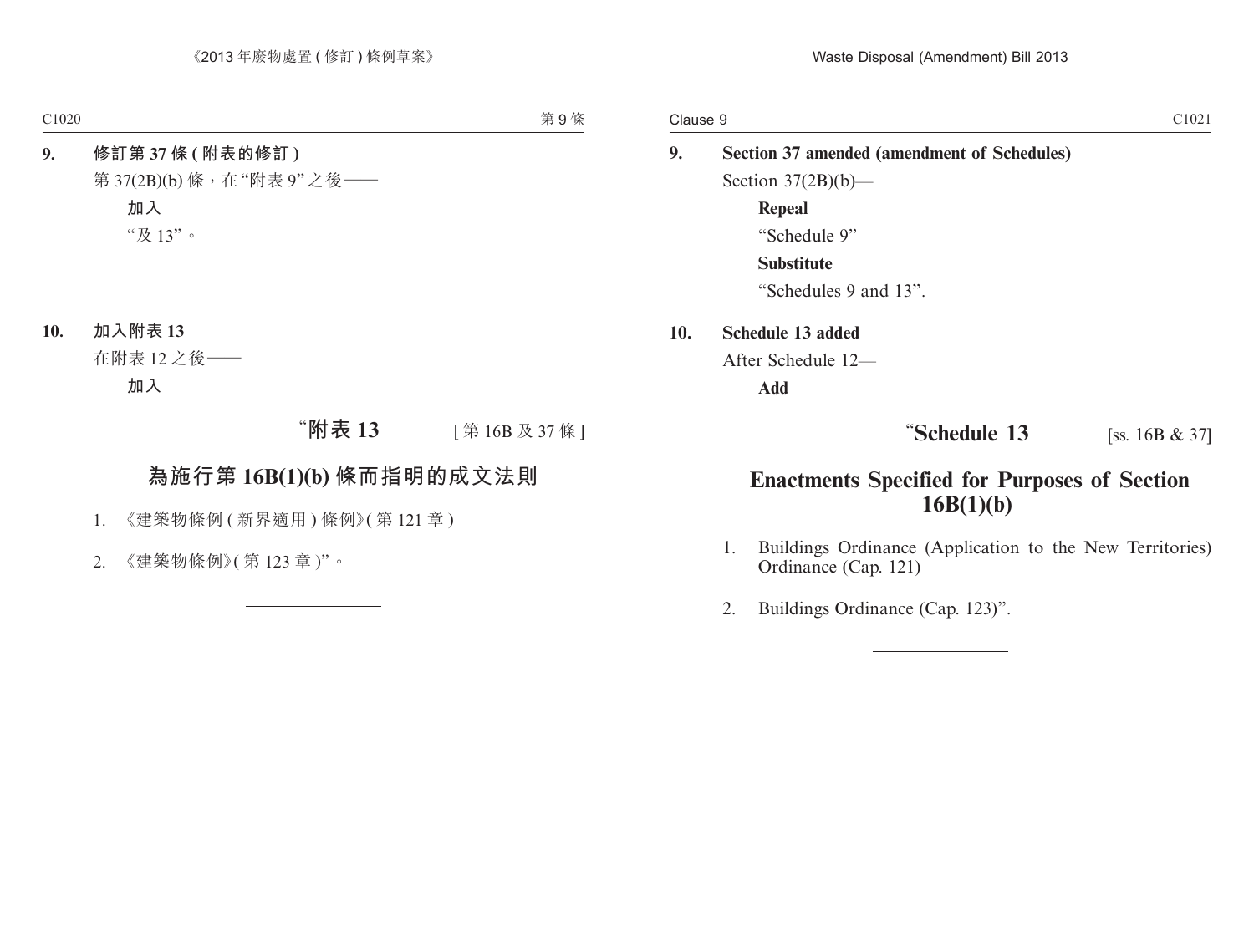#### **Explanatory Memorandum**

Currently, the depositing of any waste in any place in general is regulated by section 16A of the Waste Disposal Ordinance (Cap. 354) (*Ordinance*). The object of this Bill is to amend the Ordinance to provide for an enhanced regulatory regime for the depositing of construction waste on a private lot, which is in addition to the existing regulation under section 16A of the Ordinance.

- 2. Clause 1 sets out the short title and provides for commencement.
- 3. Clause 3 amends section 2 of the Ordinance to add the definition of *private lot*, which basically means land held under a Government lease and identified by a lot number in the Land Registry.
- 4. Clause 4 adds new sections 16B and 16C to the Ordinance. Under the new sections—
	- (a) the depositing of construction waste on a private lot must be carried out with the valid permission of the sole owner or all of the owners of the lot (new section  $16B(3)$ :
	- (b) in order to be valid, the permission must be given in a form specified by the Director of Environmental Protection (*Director*) and the form giving the permission affixed with an acknowledgement by the Director (new section 16B(4)); and
	- (c) the form in which permission is given and acknowledged by the Director (*acknowledged form*) must be displayed (the required part of it) at all times during the depositing activity (new section 16C(4) and  $(5)(a)$ ).